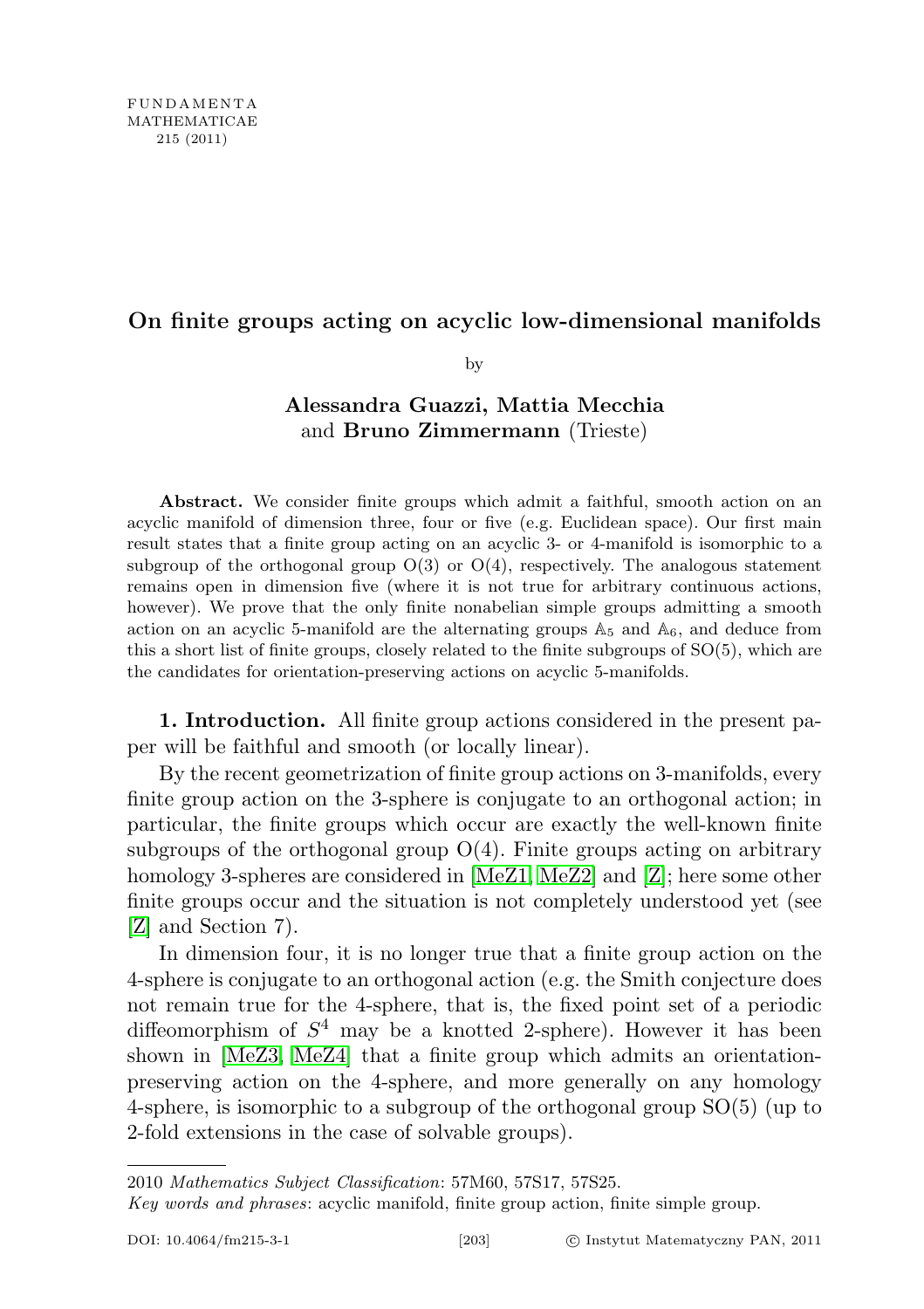In the present paper we consider finite groups acting on acyclic (compact or non-compact) low-dimensional manifolds, i.e. manifolds with trivial reduced integer homology (e.g. Euclidean spaces). Our first main result is the following.

THEOREM 1. A finite group which admits a faithful, smooth action on an acyclic 3- or 4-manifold is isomorphic to a subgroup of  $O(3)$  or  $O(4)$ , respectively, and to a subgroup of  $SO(3)$  or  $SO(4)$  if the action is orientationpreserving. In particular, the only finite nonabelian simple group admitting such an action is the alternating group  $\mathbb{A}_5$ .

See  $[DV]$  for the finite subgroups of  $O(3)$  and  $O(4)$ . Theorem 1 answers [\[E,](#page-13-2) Problem 11] on finite groups acting on Euclidean space  $\mathbb{R}^4$ , for the case of smooth actions.

In the situation of Theorem 1, whereas each solvable group admitting an action has a global fixed point, this does not remain true in general for nonsolvable groups. As a classical example, the Poincaré homology 3-sphere admits an action of  $A_5$  with a single fixed point, and the complement of this fixed point is an acyclic 3-manifold with a fixed point free  $\mathbb{A}_5$ -action. In dimension five, we do not know whether there exists a fixed point even for solvable groups. On the other hand, for nonsolvable groups, one of the main technical problems in the proof of such classification results is to get hold of the finite simple groups which may occur; in dimension five, the following is true.

THEOREM 2. The only finite nonabelian simple groups admitting a faithful, smooth action on an acyclic 5-manifold are the alternating groups  $A_5$ and  $\mathbb{A}_6$  (for actions of quasisimple groups there occurs, in addition, the binary dodecahedral group  $\mathbb{A}_{5}^{*}$ ).

So these are exactly the simple (or quasisimple) subgroups of the orthogonal group  $SO(5)$ ; we recall that a *quasisimple group* is a perfect, central extension of a simple group. From Theorem 2 we deduce the following result for arbitrary finite groups acting on acyclic 5-manifolds.

THEOREM 3. Let  $G$  be a finite group admitting a smooth, faithful, orientation-preserving action on an acyclic 5-manifold. Then one of the following cases occurs.

- (i) G is a subgroup of  $SO(5)$ ;
- (ii) G contains a normal subgroup N which is cyclic or a central product of a cyclic group with  $\mathbb{A}_5$ ,  $\mathbb{A}_5^*$  or  $\mathbb{A}_6$ , and the factor group  $G/N$  is an elementary abelian 2-group of rank at most four.

See [\[MeZ4,](#page-14-2) Corollary 2] for a characterization of the finite subgroups of group  $SO(5)$ . At present, we do not know an example of a group which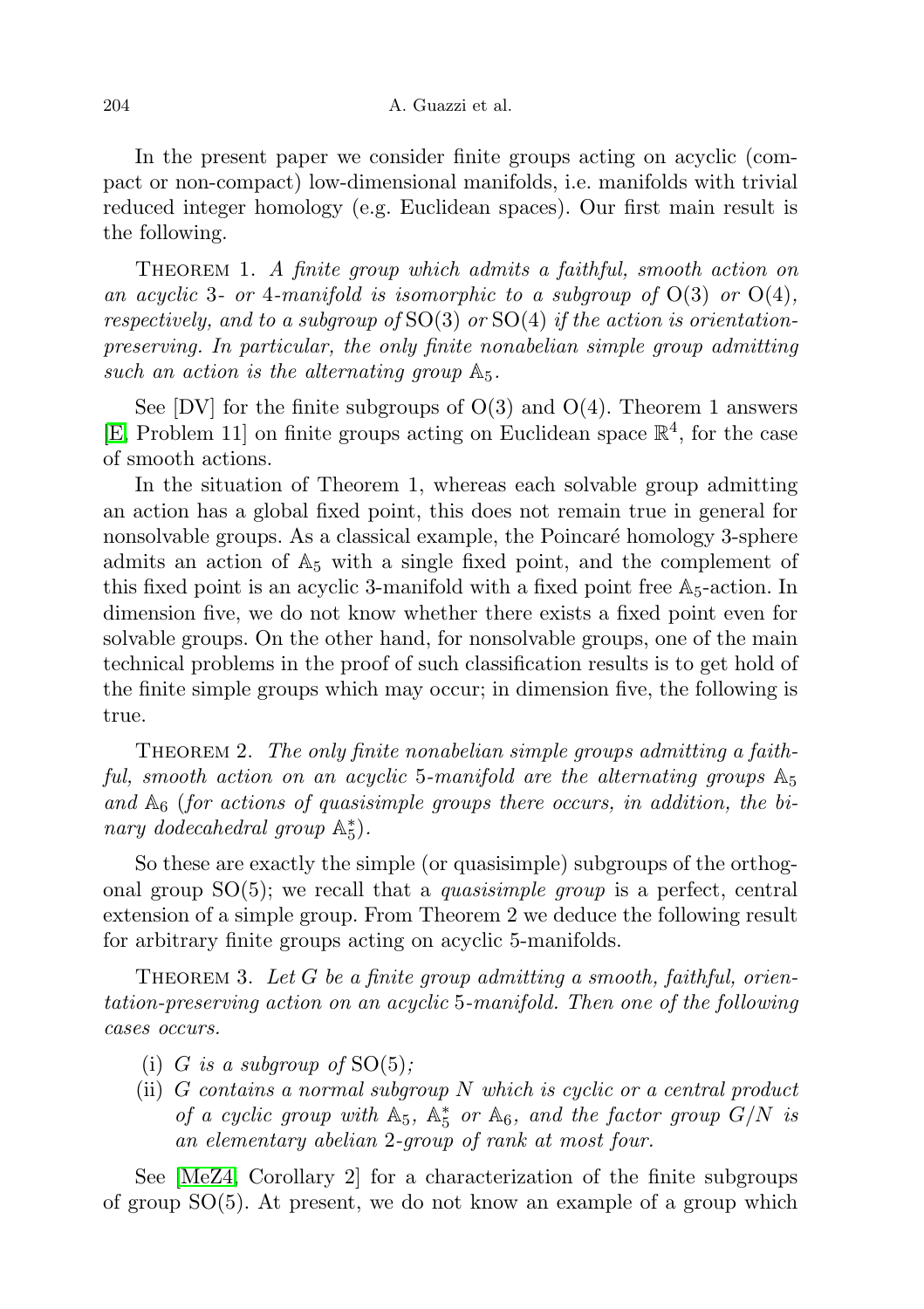admits a faithful, smooth, orientation-preserving action on an acyclic 5 manifold but is not isomorphic to a subgroup of  $SO(5)$ ; however for continuous actions such examples in fact do exist. Specifically, among the groups G described in Theorem 3(ii) there are the Milnor groups  $Q(8a, b, c)$  ([\[Mn\]](#page-14-3)) which are extensions of a cyclic group by the elementary abelian 2-group  $(\mathbb{Z}_2)^2$ . Some of the Milnor groups admit a faithful, continuous, orientationpreserving action on  $\mathbb{R}^5$  but none of them is isomorphic to a subgroup of SO(5); see Section 7.

The paper is organized as follows. Section 2 contains some preliminary results about finite group actions on acyclic manifolds. In Section 3 we present the proof of Theorem 1 in the 3-dimensional case which is much shorter than that in four dimensions (the main ingredient in dimension three is the Gorenstein–Walter classification of the finite simple groups with dihedral Sylow 2-subgroups, while in dimensions four and five this is replaced by the more involved Gorenstein–Harada classification of the finite simple groups of sectional 2-rank at most four); so this gives the reader a shortcut to the basic methods of the present paper, without the technical problems on finite simple groups arising in dimensions four and five. In Section 4 we prove Theorem 2 concerning simple groups acting on acyclic 5-manifolds; this also implies the analogue for simple groups acting on acyclic 4-manifolds, needed for the proof of the 4-dimensional case of Theorem 1 given in Section 5 (a direct proof in dimension four would be somewhat shorter since the case of quasisimple groups can be avoided; on the other hand, the main technical difficulties related to the Gorestein–Harada list remain the same, so we prefer to give the proof only in dimension five). In Section 6 we prove Theorem 3, and in the last section we discuss continuous actions of the Milnor groups on acyclic 5 manifolds.

**2. Preliminary results.** If G is a finite group acting on an *n*-manifold, the fixed point set of  $G$  is a submanifold and by Newman's Theorem has dimension strictly smaller than n (see  $[B, Chapter III]$  $[B, Chapter III]$ ). If G has non-empty global fixed point set, the group  $G$  leaves invariant a tubular neighborhood of the fixed point set (see [B, Chapter VI]). Hence, once we have found that G fixes pointwise a submanifold of dimension  $d$ , we automatically deduce that G is a subgroup of  $O(n-d)$ , and of  $SO(n-d)$  if the action is orientationpreserving.

Suppose that G is a p-group acting smoothly on a  $\mathbb{Z}_p$ -acyclic n-manifold (a manifold with trivial homology with coefficients in  $\mathbb{Z}_p$ , the integers  $\mod p$ . By Smith theory (see [\[B,](#page-13-3) Chapter III, Section 5]) the fixed point set of G is again a  $\mathbb{Z}_p$ -acyclic manifold (of even codimension if p is odd) and, in particular, it is nonempty; thus, G is a subgroup of  $O(n)$ .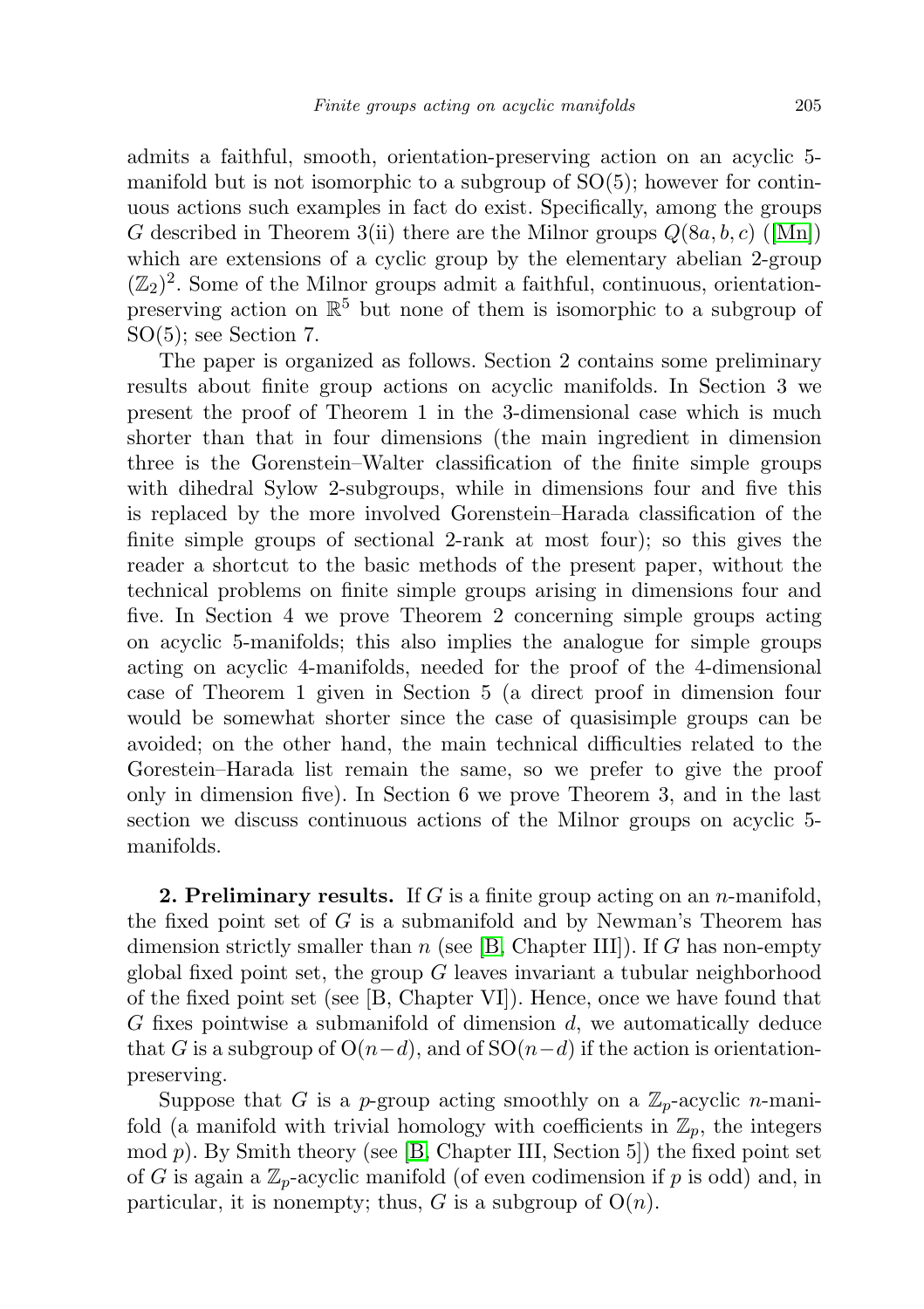By the above discussion we can state the following:

LEMMA 1. A finite p-group acting on an acyclic n-manifold is isomorphic to a subgroup of  $O(n)$ , and to a subgroup of  $SO(n)$  if the action is orientation-preserving.

We note that every action of a finite group  $G$  on an acyclic 1- or 2manifold has a global fixed point, so that, in particular, an analogue of Theorem 1 also holds in the 1- and 2-dimensional case. The 1-dimensional case is obvious: an acyclic 1-manifold (even  $\mathbb{Z}_p$ -acyclic) is diffeomorphic to  $\mathbb{R}$ ,  $[0,\infty)$ or [0, 1], hence a finite group acting on it is either trivial or generated by an orientation-reversing involution with one fixed point. The 2-dimensional case is considered in the following lemma.

LEMMA 2. Any faithful and smooth action of a finite group  $G$  on an acyclic 2-manifold X admits a global fixed point, and G is therefore either dihedral with an orientation-reversing involution, or cyclic.

*Proof.* Suppose first that  $G$  is a nonabelian simple group; then the action is orientation-preserving (since otherwise  $G$  would have a subgroup of index two). Let S be a Sylow 2-subgroup of G. By Lemma 1, S is a finite subgroup of SO(2), so it is cyclic; this is a contradiction since a simple group cannot have a cyclic Sylow 2-subgroup (see [\[Su2,](#page-14-4) Corollary 2 of Theorem 2.2.10, p. 144]).

Hence we can suppose that  $G$  admits no nonabelian simple subgroups and, if  $N$  is a minimal nontrivial normal subgroup in  $G$ , it is an elementary abelian p-group by [Su1, Corollary 3 of (2.4.14), p. 137]. Let  $X^N$  be the submanifold of points fixed by  $N$ ; it has dimension at most 1, is invariant under the action of G and  $\mathbb{Z}_p$ -acyclic. So either  $X^N$  is a point and we are done, or  $X^N$  is an acyclic 1-manifold. In the latter case, let T be the normal subgroup of G fixing all the points in  $X^N$ . Then the factor group  $G/T$  acts faithfully on  $X^N$ , with at least one global fixed point as noted above, and also G fixes that point. Hence G is a finite subgroup of  $O(2)$ , and of  $SO(2)$ if the action is orientation-preserving.

This concludes the proof of Lemma 1.

Note that every orientable  $\mathbb{Z}_p$ -acyclic 2-manifold is acyclic. This can easily be seen, using simplicial homology and considering a cycle  $\alpha$  that is not an integral boundary (note that  $\alpha$  can always be chosen to have a connected and simple geometric realization), but that is a boundary modulo  $p$  of a 2-chain  $\beta$  and reaching the contradiction that  $\alpha$  is an integral boundary. The orientability hypothesis cannot be omitted, as it is needed to induce a coherent orientation on all 2-simplices appearing with nonzero coefficients in  $\beta$ . The projective plane is an example of a nonorientable  $\mathbb{Z}_p$ -acyclic 2manifold (with p odd) that is not acyclic.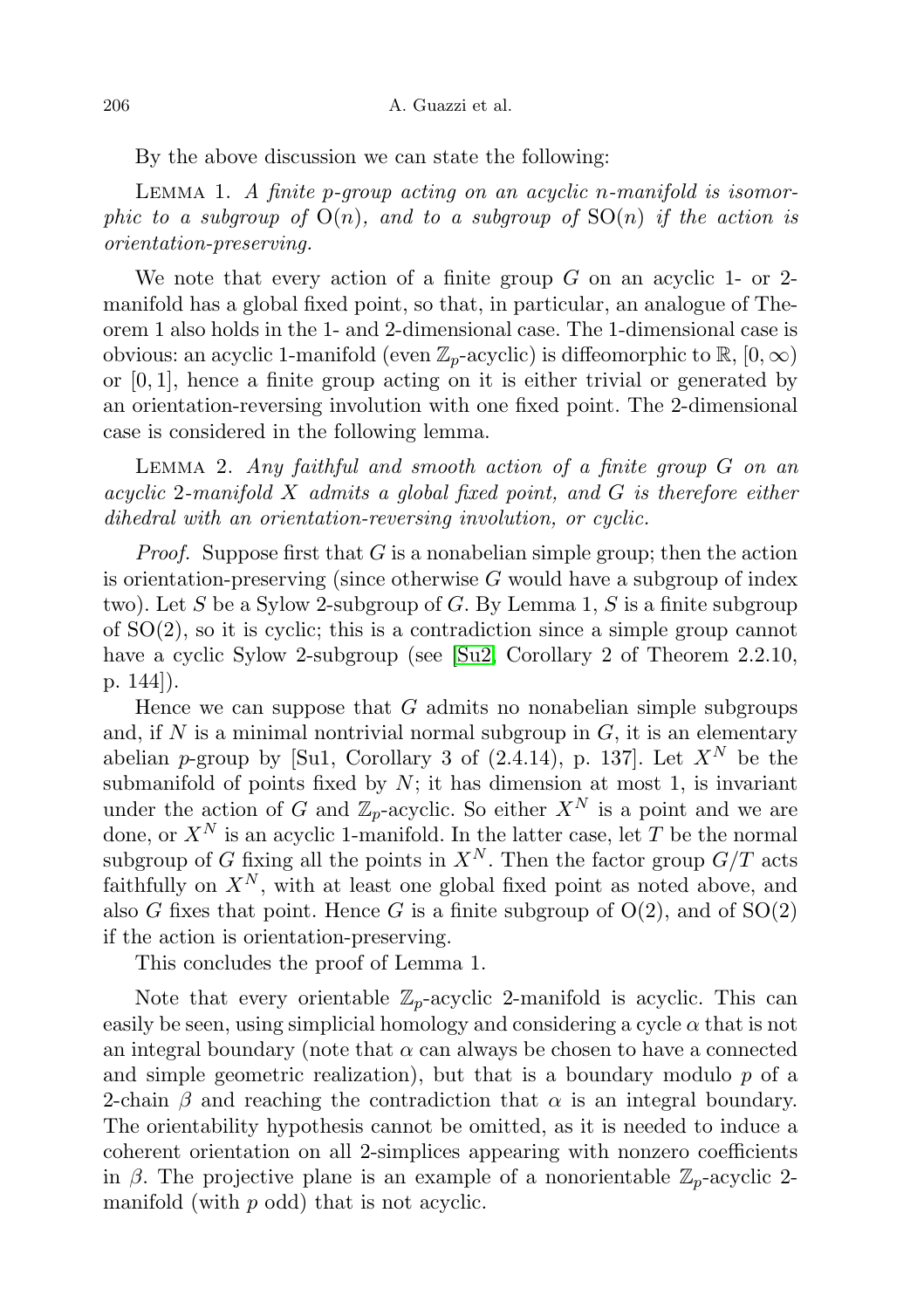This remark, together with Lemma 2, leads us directly to a crucial lemma.

LEMMA 3. Let  $G$  be a finite group acting on an acyclic n-manifold  $X$ , with a nontrivial normal p-subgroup N. Suppose that one of the following conditions holds:

- (i) the submanifold of points fixed by N has dimension  $d \leq 2$ ;
- (ii)  $n = 3$ ;
- (iii)  $n = 4$  and the action of G is orientation-preserving:
- (iv)  $n = 5$ , the action of G is orientation-preserving and N is not cyclic.

Then G has at least one global fixed point. Hence G acts orthogonally on the boundary of some regular neighborhood of the fixed point and it is isomorphic to a subgroup of  $O(n)$  (and of  $SO(n)$  if the action is orientation-preserving).

*Proof.* Suppose that condition (i) holds. If  $d \leq 1$ , we can proceed as in the proof of Lemma 2. Suppose therefore that N fixes pointwise  $X^N$ , a  $\mathbb{Z}_p$ -acyclic 2-manifold. Then  $X^N$  is also orientable. In fact, if  $X^N$  is a  $\mathbb{Z}_2$ -acyclic manifold, it is orientable since otherwise the first homology  $H_1(X^N, \mathbb{Z})$  would surject onto  $\mathbb{Z}_2$ ; if p is odd instead, the order of N is odd and  $X^N$  is orientable by [\[B,](#page-13-3) Chapter IV, Theorem 2.1, p. 175]. Therefore,  $X^N$  is an acyclic 2-manifold.

Now, as in the proof of Lemma 2, we consider the normal subgroup  $T$ of G fixing each point of  $X^N$ . Then  $G/T$  acts on  $X^N$  and has a global fixed point, hence also G has a global fixed point. This concludes the proof in the first case.

Note that conditions (ii) and (iii) each easily imply (i).

If  $n = 5$  and the action of G is orientation-preserving, the fixed point set of N may also have dimension three. In this case, by the discussion at the beginning of this section, the subgroup  $N$  is isomorphic to a finite subgroup of SO(2), hence it is cyclic. This concludes the proof of Lemma 3.

**3. Proof of Theorem 1 for acyclic 3-manifolds.** Let  $G$  be a finite group with a smooth and faithful action on an acyclic 3-manifold.

**PROPOSITION 1.** Suppose that  $G$  is a nonabelian simple group acting on an acyclic 3-manifold. Then G is isomorphic to the alternating group  $\mathbb{A}_5$ .

*Proof.* The action of G is orientation-preserving as otherwise it would have a subgroup of index two. By Lemma 1 a Sylow 2-subgroup of G is isomorphic to a subgroup of SO(3) and hence is dihedral (since a Sylow 2-subgroup of a nonabelian simple group cannot be cyclic by [\[Su2,](#page-14-4) Corollary 2 of Theorem 2.2.10, p. 144]). By the Gorenstein–Walter characterization of the finite simple groups with dihedral Sylow 2-subgroups ([\[G1,](#page-13-4)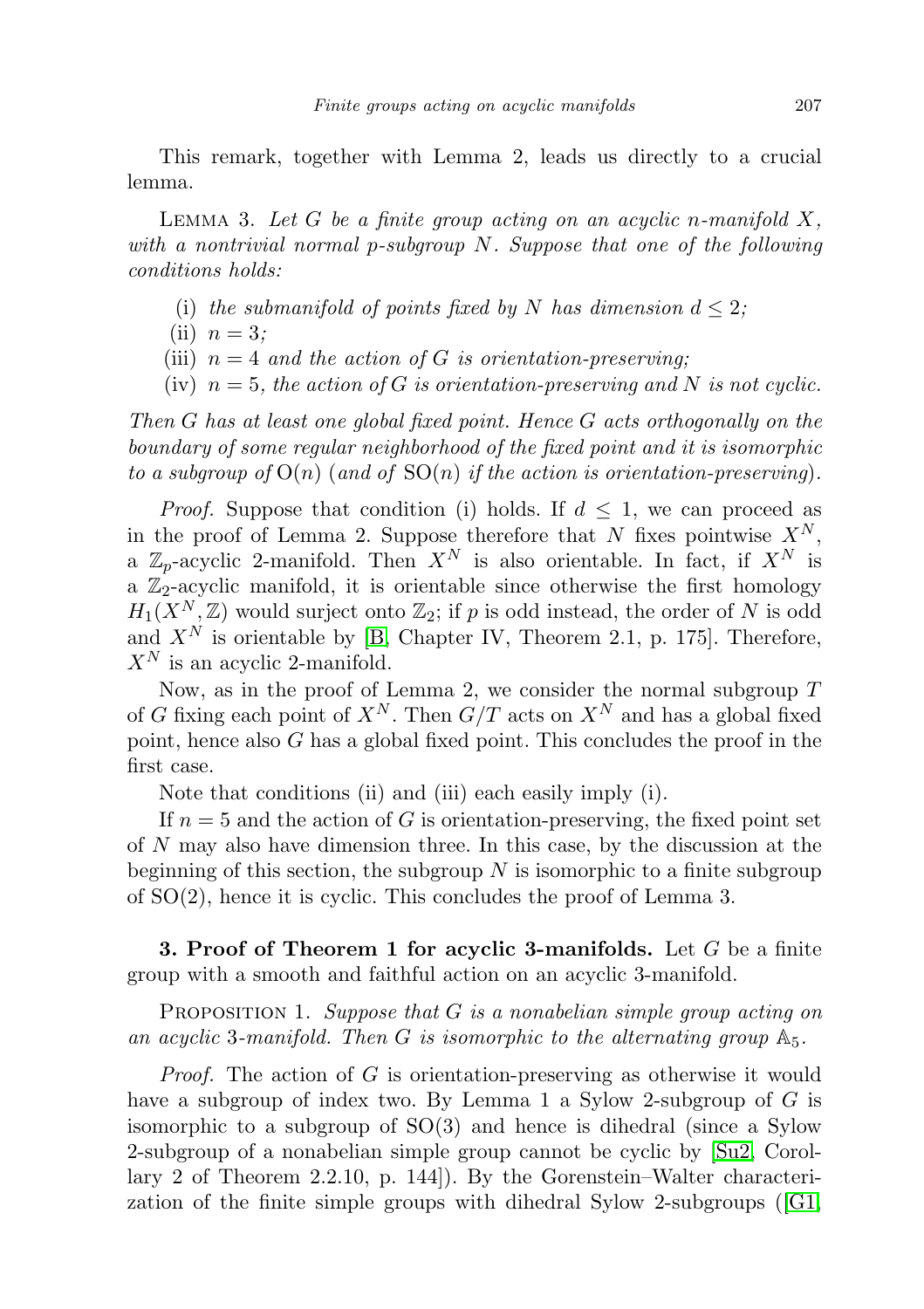Theorem 1.4.7, [\[Su2,](#page-14-4) Theorem 6.8.6, p. 505]), G is isomorphic to a linear fractional group  $PSL(2, q)$  for an odd prime power  $q = p^n$ , or to the alternating group A7.

Suppose first that G is  $PSL(2,q)$  for an odd prime power  $q = p^n$ . If  $n > 1$  then PSL $(2, q)$  has a noncyclic elementary abelian p-subgroup  $(\mathbb{Z}_p)^n$ (represented by the upper triangular matrices with both diagonal entries equal to one, isomorphic to the additive group of the finite field with  $q$ elements). By Lemma 1 the group  $(\mathbb{Z}_p)^n$  does not admit an action on an acyclic 3-manifold. Hence  $n = 1$ ; now  $PSL(2, p)$  has a semidirect product  $\mathbb{Z}_p \rtimes \mathbb{Z}_{(p-1)/2}$  as a subgroup, with an effective action of  $\mathbb{Z}_{(p-1)/2}$  (represented by diagonal matrices) on the normal subgroup  $\mathbb{Z}_p$ . By Lemma 3, this is possible only for  $p = 5$ , so we are left with the group  $PSL(2, 5)$  isomorphic to  $A_5$ .

Finally,  $A_7$  has a subgroup  $\mathbb{Z}_3 \times \mathbb{Z}_3$  which is again excluded by Lemma 1. This completes the proof of Proposition 1.

Recall that a *quasisimple* group is a perfect central extension of a simple group, i.e. it is perfect and the factor group by its center is a nonabelian simple group. A *semisimple* group is a central product of quasisimple groups, i.e. the factor group by its center is a direct product of nonabelian simple groups (see [\[Su2,](#page-14-4) Chapter 6.6]). Any finite group  $G$  contains a unique maximal semisimple normal group  $E(G)$  (which may be trivial); the subgroup  $E(G)$  is characteristic in G, and the quasisimple factors of  $E(G)$  are called the components of G. The generalized Fitting subgroup  $F^*(G)$  of G is defined as the (central) product of  $E(G)$  and the Fitting subgroup  $F(G)$  (the maximal nilpotent normal subgroup of  $G$ ) which is characteristic in  $G$ . The generalized Fitting subgroup of a nontrivial group is never trivial and its centralizer in G coincides with its center, i.e.  $C_G(F^*(G)) = Z(F^*(G)) = Z(F(G))$ (see [\[Su2,](#page-14-4) Chapter 6.6, p. 452]).

Proof of Theorem 1 for 3-dimensional manifolds. We divide the proof into two subcases.

If the Fitting subgroup  $F(G)$  is not trivial then G has a nontrivial normal p-subgroup, and by Lemma 3 the action of G has a global fixed point.

If  $F(G)$  is trivial,  $E(G)$  coincides with the generalized Fitting subgroup  $F^*(G)$ , hence  $C_G(E(G)) = Z(E(G)) = Z(F(G))$  is trivial. Therefore, G acts faithfully by conjugation on its normal subgroup  $E(G)$ , so G is a subgroup of  $Aut(E(G))$ , up to isomorphism. Also, by the definition of a semisimple group,  $E(G) \cong E(G)/Z(E(G))$  is a direct product of simple groups acting on an acyclic 3-manifold. Therefore, by Proposition 1,  $E(G) \cong (\mathbb{A}_5)^k$ .

Suppose that  $k \geq 2$ . Then  $E(G)$  would contain an elementary abelian 5-subgroup of rank 2, which is not a subgroup of  $O(3)$ ; a contradiction. Therefore  $E(G)$  is isomorphic to A<sub>5</sub> and G is a subgroup of Aut(A<sub>5</sub>) ≅  $\mathbb{S}_5$ ,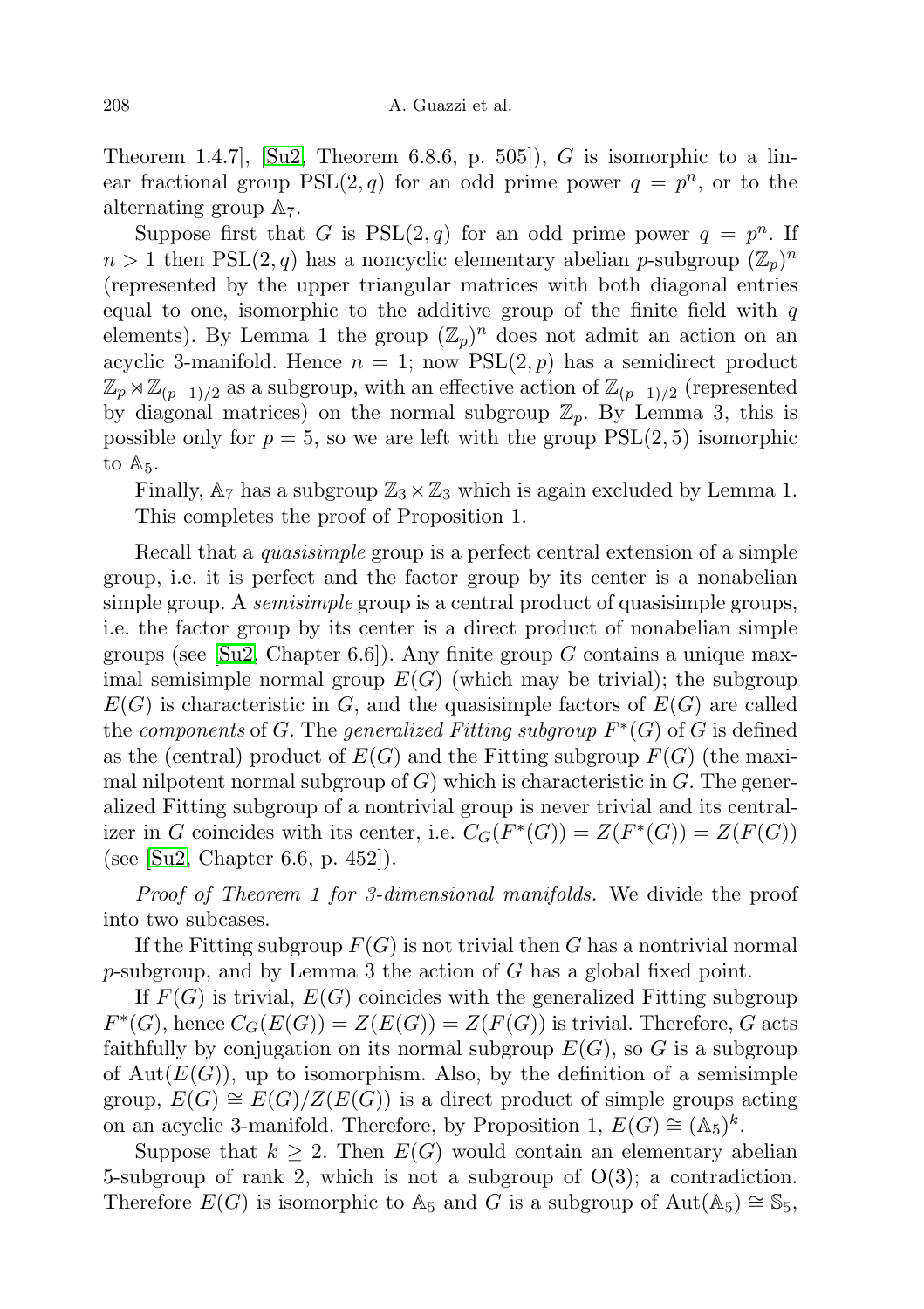hence either  $G \cong \mathbb{S}_5$  or  $G \cong \mathbb{A}_5$ . Suppose that  $G \cong \mathbb{S}_5$ . Then the subgroup generated by (4532), (12345) is a semidirect product  $\mathbb{Z}_5 \rtimes \mathbb{Z}_4$ , which is not a subgroup of O(3). Thus, we have a contradiction by Lemma 3.

We conclude that every finite group with trivial Fitting subgroup acting smoothly on an acyclic 3-manifold is isomorphic to  $\mathbb{A}_5$ , a subgroup of  $SO(3)$ , and this completes the proof of Theorem 1 for acyclic 3-manifolds.

4. Proof of Theorem 2. To prove Theorem 2 we need some preliminary results.

Lemma 4. A finite group G which admits a faithful, orientation-preserving action on an acyclic 5-manifold has sectional 2-rank at most four.

*Proof.* By Lemma 1, every 2-subgroup of  $G$  is in particular a subgroup of SO(5) and it is therefore generated by at most four elements (e.g. by [\[MeZ3,](#page-14-1) Proposition 3.1.]).

LEMMA 5. For a prime p and a positive integer r, let  $\mathbb{Z}_p \rtimes \mathbb{Z}_r$  be a metacyclic group (semidirect product), with normal subgroup  $\mathbb{Z}_p$  and factor group  $\mathbb{Z}_r$ , which admits a faithful and orientation-preserving action on an acyclic 5-manifold. Then, by conjugation, the square of each element of  $\mathbb{Z}_r$ acts trivially or dihedrally on  $\mathbb{Z}_p$ .

*Proof.* If the fixed point set of  $\mathbb{Z}_p$  is a 3-manifold, then  $\mathbb{Z}_p$  locally acts as a group of rotations around it and an element in  $\mathbb{Z}_r$  conjugates a rotation of minimal angle to a rotation of minimal angle, so it acts trivially or dihedrally on  $\mathbb{Z}_p$ . If instead  $\mathbb{Z}_p$  fixes pointwise a submanifold of dimension at most 2, then, by Lemma 2, the group  $\mathbb{Z}_p \rtimes \mathbb{Z}_r$  is a subgroup of SO(5) and the claim follows from [\[MeZ3,](#page-14-1) Lemma 2.2].

We also state the following algebraic lemma that will frequently be used in the proof of Theorem 2 and that is a simple consequence of [\[Su1,](#page-14-5) Theorem 2.9.18, p. 257].

LEMMA 6. Let S be a simple group. If H is a simple subgroup of S then any central perfect extension of S contains a central perfect extension of H.

*Proof of Theorem 2.* Let  $G$  be a finite nonabelian quasisimple group acting on an acyclic 5-manifold. Since G is perfect and has no subgroup of index two, the action of  $G$  is orientation-preserving. By Lemma 4, the Sylow 2-subgroup S has sectional 2-rank at most four. By the Gorenstein–Harada classification of the simple groups of sectional 2-rank at most four  $([G],$ p. 6,  $\lbrack \text{Su2, Theorem 6.8.12, p. 513} \rbrack$ , the factor of G by its center is one of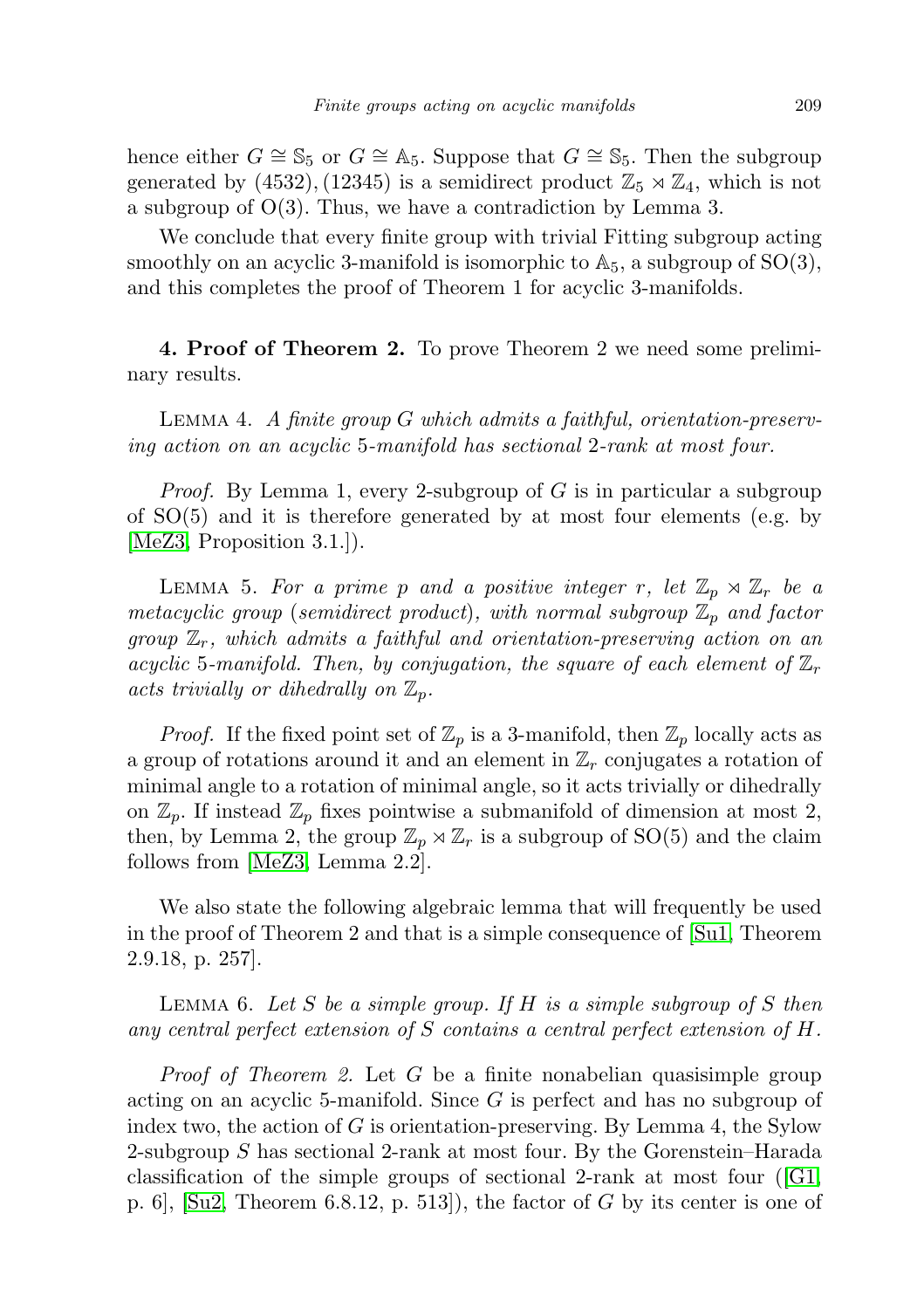the groups in the following list  $(q \text{ denotes an odd prime power})$ :

$$
\begin{array}{lll}\n\text{PSL}(m, q), & \text{PSU}(m, q), & m \leq 5, \\
\text{G}_2(q), & ^3\text{D}_4(q), & \text{PSp}(4, q), & ^2\text{G}_2(3^{2m+1}) \quad (m \geq 1), \\
\text{PSL}(2, 8), & \text{PSL}(2, 16), & \text{PSL}(3, 4), & \text{PSU}(3, 4), & \text{Sz}(8), \\
\mathbb{A}_m \quad (7 \leq m \leq 11), & \mathbf{M}_i \quad (i \leq 23), & \mathbf{J}_i \quad (i \leq 3), & \text{McL}, & \text{Ly}.\n\end{array}
$$

In the following, we will exclude all the central perfect extensions of these groups except  $\mathbb{A}_5$ ,  $\mathbb{A}_5^*$ , and  $\mathbb{A}_6$ .

We suppose first that G is isomorphic to  $SL(2, p)$  or to  $PSL(2, p)$ , for a prime  $p \geq 5$ . The group SL(2, p) has a metacyclic subgroup  $\mathbb{Z}_p \rtimes \mathbb{Z}_{p-1}$  (represented by all upper triangular matrices): the normal subgroup  $\mathbb{Z}_p$  consists of the matrices having both entries on the diagonal equal to one and the subgroup  $\mathbb{Z}_{p-1}$  consists of the diagonal matrices. The projection of  $\mathbb{Z}_p \rtimes \mathbb{Z}_{p-1}$  to PSL(2, p) is a metacyclic subgroup  $\mathbb{Z}_p \rtimes \mathbb{Z}_{(p-1)/2}$ , and the action of  $\mathbb{Z}_{(p-1)/2}$ on the normal subgroup  $\mathbb{Z}_p$  is effective. By Lemma 5 we conclude that  $p = 5$ and G can be isomorphic to  $PSL(2,5) \cong \mathbb{A}_5$  or to  $SL(2,5) \cong \mathbb{A}_5^*$ .

Next we consider G isomorphic to  $PSL(2,q)$  or to  $SL(2,q)$  for  $q = p^n$ with p an odd prime and  $n > 1$ . In  $SL(2, q)$  the subgroup of upper triangular matrices is a semidirect product  $(\mathbb{Z}_p)^n \rtimes \mathbb{Z}_{q-1}$ . The projection of the subgroup to PSL(2,q) is a semidirect product  $(\mathbb{Z}_p)^n \rtimes \mathbb{Z}_{(q-1)/2}$ , and the action of  $\mathbb{Z}_{(q-1)/2}$  on the normal subgroup is effective. In any case we can suppose that the group contains a subgroup isomorphic to  $(\mathbb{Z}_p)^n \rtimes \mathbb{Z}_r$  where r depends on the group we consider. The fixed point set of the subgroup  $(\mathbb{Z}_p)^n$  is an acyclic 1-manifold M; in fact, it cannot be a  $\mathbb{Z}_p$ -acyclic 3-manifold since  $(\mathbb{Z}_p)^n$  would act faithfully on an orthogonal 1-sphere around M. Now  $(\mathbb{Z}_p)^n \rtimes \mathbb{Z}_r$  has a global fixed point, acts faithfully on a 3-sphere around  $M$  which is the boundary of a 4-disk orthogonal to  $M$  at a fixed point and is a subgroup of O(4). This is possible only for  $n = 2$  and  $p = 3$  (e.g.  $r = 2^k$  with  $k \le 3$  by [MeZ1, Proposition 3 and 4]). The group  $SL(2,9)$  can be excluded since it contains a subgroup  $(\mathbb{Z}_3)^2 \rtimes \mathbb{Z}_4$  acting faithfully and orientation-preservingly on a 3-sphere around  $M$  but the elements of order four in  $\mathbb{Z}_4$  act dihedrally on the subgroup  $(\mathbb{Z}_3)^2$  and this is impossible (e.g. by [MeZ1, Proposition 3]). In this case G is isomorphic to  $PSL(2,9) \cong \mathbb{A}_6$ .

In general the unique central perfect extension of  $PSL(2, q)$  is  $SL(2, q)$ ; the only exception is  $PSL(2,9)$  that has two other central extensions, one with center of order three and the other with center of order six (see [\[Co,](#page-13-5) Table 5]). By [\[Co\]](#page-13-5) we deduce that neither of these extensions contains an any element of order nine. In both cases the Sylow 3-subgroup of order 27 contains a normal subgroup isomorphic to  $(\mathbb{Z}_3)^2$  and by the same argument used above, we can conclude that these groups cannot act on an acyclic 5-manifold.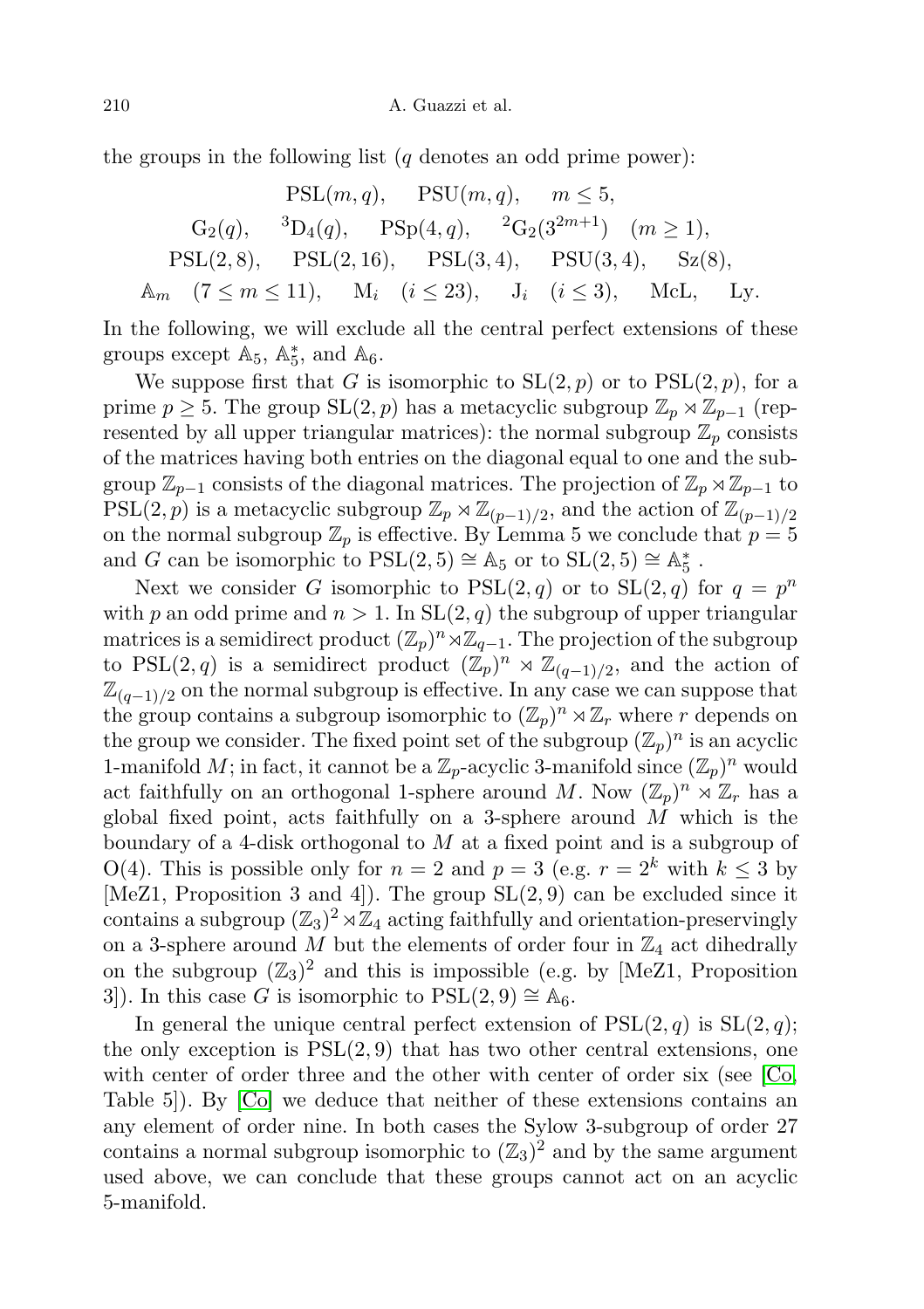Now we consider  $PSL(m, q)$ ,  $SL(m, q)$ ,  $PSU(m, q)$ ,  $SU(m, q)$  with q odd and  $3 \leq m \leq 5$  (for  $m = 2$  we have  $PSL(2,q) \cong PSU(2,q)$ ). The groups  $PSL(m, q)$  and  $SL(m, q)$  contain a subgroup isomorphic to  $SL(m - 1, q)$ , and the groups  $PSU(m, q)$  and  $SU(m, q)$  contain a subgroup isomorphic to  $SU(m-1, q)$ . Using these subgroups we can eliminate inductively most of the groups. This process ends up with a case by case analysis of the simple groups with  $m = 3$  and  $q = 3, 5$  (these groups do not admit any central perfect extension with nontrivial center). To eliminate these groups we use [\[Co\]](#page-13-5) to find subgroups (metacyclic or simple) that we have already excluded.

Also in most cases the unique central extension of  $PSL(m, q)$  (resp.  $PSU(m, q)$  is  $SL(m, q)$  (resp.  $SU(m, q)$ ). We can have an intermediate extension between  $PSL(4, q)$  and  $SL(4, q)$  and between  $PSU(4, q)$  and  $SU(4, q)$ but the above argument works again. The only simple group of this type that admits further central extensions is  $PSU(4,3)$  (see [Co, Table 5]); in this case Lemma 6 and the inclusion  $PSL(2, 7) \subset \mathbb{A}_7 \subset PSU(4, 3)$  exclude directly all the central perfect extensions.

The group  $PSp(4, q)$  contains a subgroup isomorphic to  $PSL(2, q)$ . This inclusion excludes automatically most of the simple groups and their central perfect extensions (by Lemma 6); only a few groups have to be checked case by case. The group  $PSp(4,3)$  and its central extension contain a subgroup isomorphic to  $(\mathbb{Z}_3)^3$  that can be excluded by the same argument used for  $PSL(2, p^n)$  with  $n \geq 3$ . The group  $PSp(4, 5)$  contains  $PSL(2, 25)$  (see [\[Co\]](#page-13-5)), while  $PSp(4, 9)$  is excluded as it has a subgroup isomorphic to  $PSp(4, 3)$ .

Up to central extension we have  ${}^{3}D_{4}(q) \supset G_{2}(q) \supset PSL(3, q)$  (see [\[St,](#page-14-6) Table 0A8], [\[GL,](#page-13-6) Table 4-1]). These inclusions and Lemma 6 exclude  ${}^{3}D_{4}(q)$ ,  $G_2(q)$  and their central extensions.

The Ree groups  ${}^{2}G_{2}(3^{2m+1})$  have one conjugacy class of involutions, the centralizer of an involution is  $\mathbb{Z}_2^2 \times \mathrm{PSL}(2, 3^{2m+1})$  ([\[G2,](#page-13-7) p. 164]), so for  $m \ge 1$ they do not act (the group  ${}^2G_2(3)$  is not simple).

We now consider the simple groups of Lie type and even characteristic. The group  $PSL(2, 2^n)$  with  $n = 3, 4$  contains a semidirect product  $(\mathbb{Z}_2)^n \ltimes \mathbb{Z}_r$ . If  $PSL(2, 2^n)$  acted on an acyclic 5-manifold, by Lemma 3 the semidirect product  $(\mathbb{Z}_2)^n \ltimes \mathbb{Z}_r$  would be a subgroup of SO(5), and this is impossible as  $\mathbb{Z}_r$  acts transitively by conjugation on  $(\mathbb{Z}_2)^n$  (see [\[MeZ4,](#page-14-2) Lemma 1]).

The group PSU(3,4) contains a subgroup isomorphic to  $\mathbb{Z}_{13} \rtimes \mathbb{Z}_3$  (see  $[Co]$  and this group cannot act by Lemma 5. The group  $PSU(3, 4)$  does not admit any central extension with nontrivial center.

The group  $PSL(3, 4)$  contains a subgroup isomorphic to  $PSL(2, 7)$  that we have already excluded. To eliminate the central extensions we apply Lemma 6.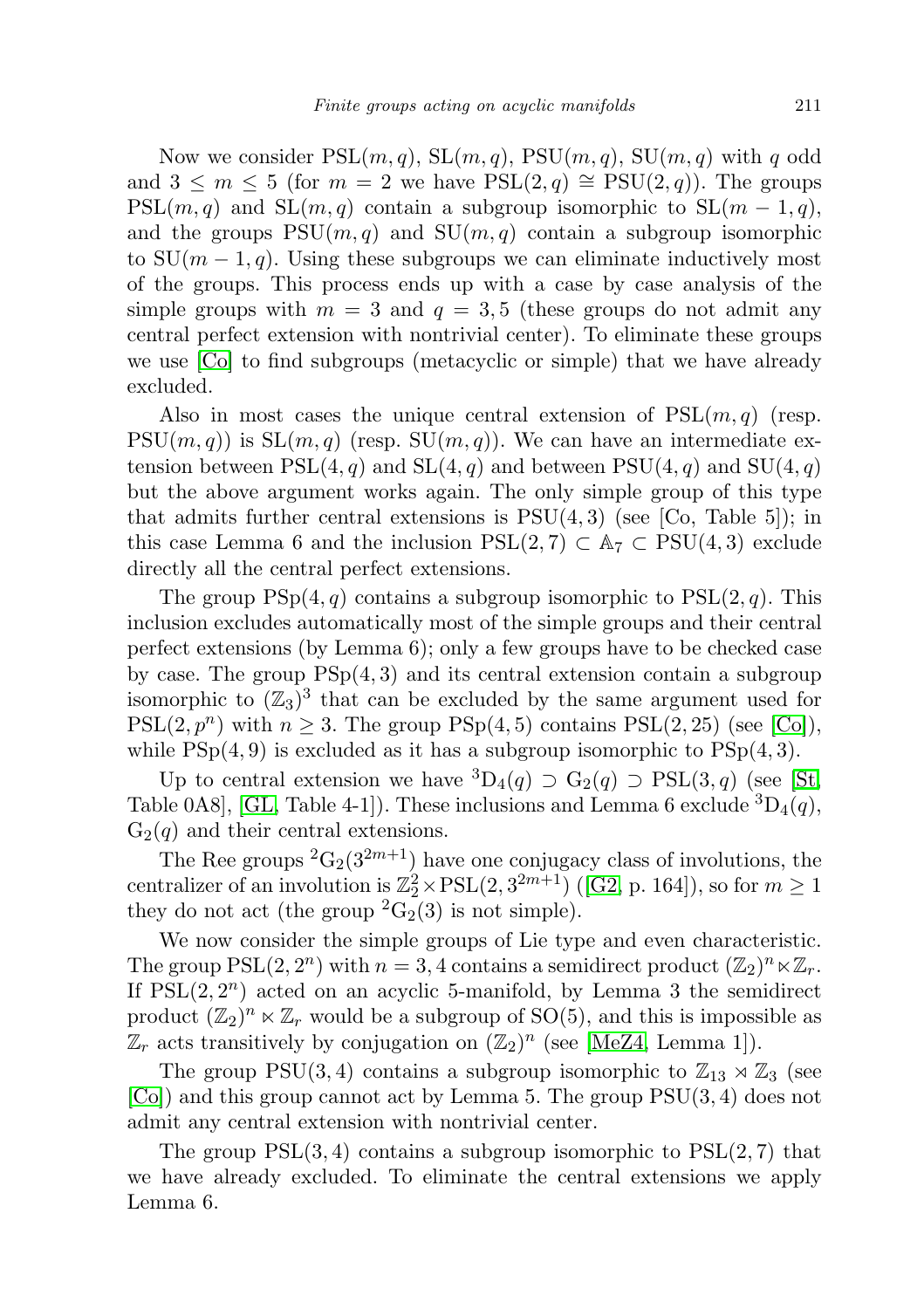Concerning the Suzuki group  $Sz(8)$ , its Sylow 2-subgroup has order 64 with a normal subgroup  $(\mathbb{Z}_2)^3$  and it has a unique conjugacy class of involutions (see [Co]). If  $Sz(8)$  admitted an action, the subgroup  $(\mathbb{Z}_2)^3$  would have a global fixed point and would act on the 4-sphere that is the boundary of some regular neighborhood of the fixed point. This is impossible as the involutions in  $(\mathbb{Z}_2)^3$  are all conjugate (see [\[MeZ4,](#page-14-2) Lemma 1]). Suppose now that G is a central perfect extension of  $Sz(8)$ ; the center of G is an elementary abelian 2-group of rank one or two. In any case the center fixes pointwise a  $\mathbb{Z}_2$ -acyclic manifold M of dimension at most three. Since  $Sz(8)$  is simple, the normal subgroup of the elements of G leaving invariant each point of  $M$  coincides with the center of  $G$ . Hence, the quotient of  $G$  by its center, and thus  $(\mathbb{Z}_2)^3$ , acts faithfully and orientation-preservingly on M, which is impossible by Lemma 1.

The alternating group  $A_7$  has a subgroup  $PSL(2, 7)$ , which excludes all alternating groups  $\mathbb{A}_n$  for  $n \geq 7$ . For any of the remaining simple groups it is possible to find a simple subgroup already excluded. We will not give further details and refer to [\[Co\]](#page-13-5) and its references for the maximal subgroups.

This concludes the proof of Theorem 2.

5. Proof of Theorem 1 for acyclic 4-manifolds. In dimension 4, Lemma 3 still applies to groups with nontrivial Fitting subgroup if we suppose that the action is orientation-preserving. Hence, let us first suppose that G is a finite group admitting a smooth, faithful and orientation-preserving action on an acyclic 4-manifold. We will then extend our results to any smooth and faithful action.

**PROPOSITION 2.** A finite group  $G$  which admits a smooth and orientation-preserving action on an acyclic 4-manifold X is isomorphic to a subgroup of  $SO(4)$ . In particular if  $F(G)$  is trivial, then G is isomorphic to the alternating group A5.

*Proof.* Suppose first that G is simple and nonabelian. Then G acts also on  $X \times \mathbb{R}$ , an acyclic 5-manifold, and, by Theorem 2, G is isomorphic to either  $\mathbb{A}_5$  or  $\mathbb{A}_6$ . But  $\mathbb{A}_6 \cong \text{PSL}(2, 9)$  contains a solvable subgroup of the form  $(\mathbb{Z}_3)^2 \rtimes \mathbb{Z}_4$ , which is not a subgroup of SO(4) (it is shown in [MeZ1, proof of Theorem 2] that it does not even act on a homology 3-sphere); a contradiction, by Lemma 3. Hence,  $\mathbb{A}_5$  is the only nonabelian simple group which can act on an acyclic 4-manifold.

Suppose now that the Fitting subgroup of G is trivial. Then  $E(G)$  coincides with the generalized Fitting group  $F^*(G)$ , and hence  $C_G(E(G))$  $Z(E(G)) = Z(F^*(G))$ . Therefore G is isomorphic to a subgroup of  $Aut(E(G)),$ and  $E(G) = E(G)/Z(E(G))$  is a (nontrivial) direct sum of simple nonabelian groups, acting on an acyclic 4-manifold; thus  $E(G) \cong (A_5)^k$ . For  $k \geq 2$ ,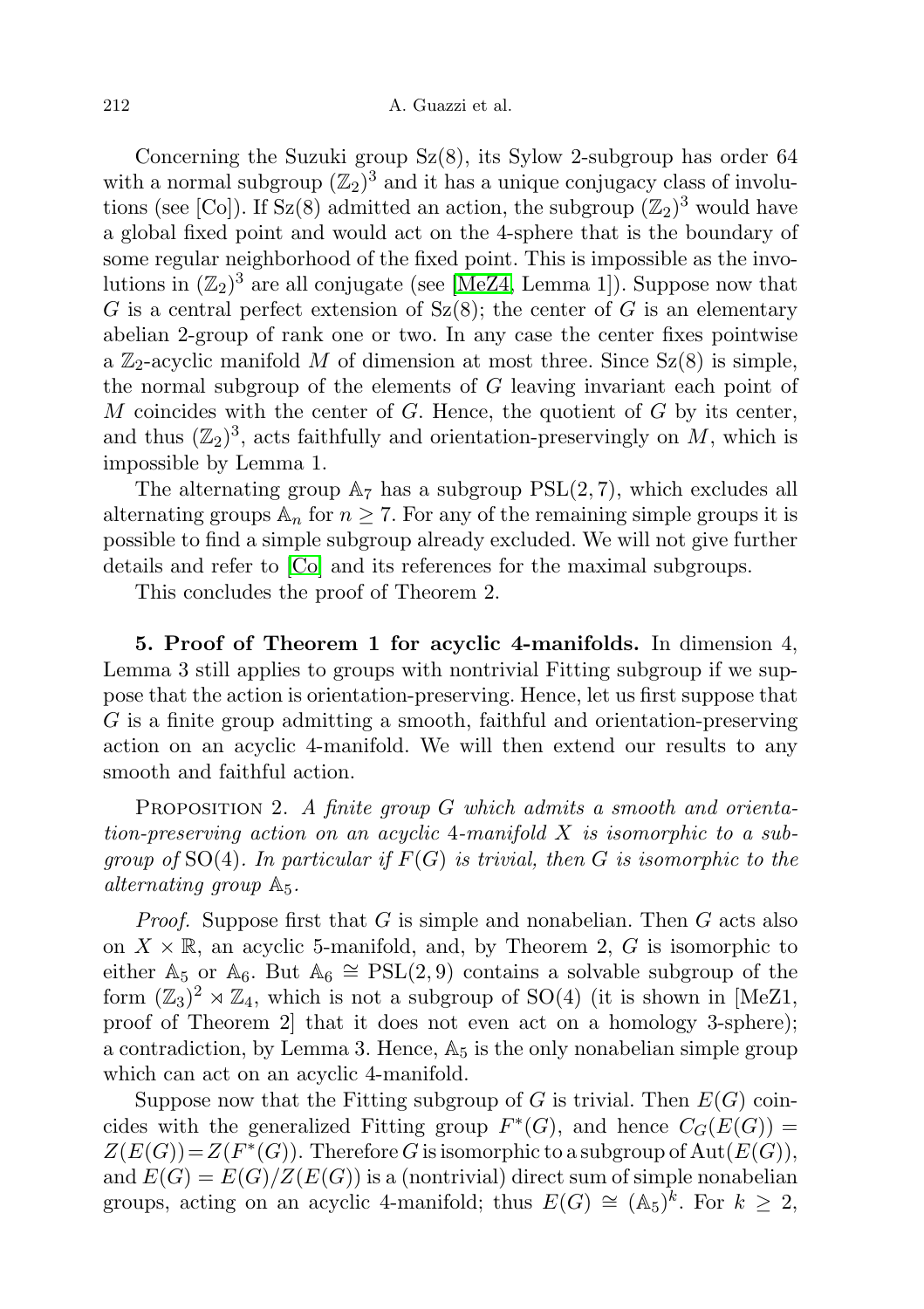$(\mathbb{A}_5)^k$  contains an elementary abelian 2-subgroup of rank at least 4, which is not a subgroup of SO(4) (e.g. by [\[MeZ1,](#page-13-0) Proposition 3]). Hence,  $\mathbb{A}_5 \cong$  $E(G) \subset G \subset \text{Aut}(E(G)) \cong \mathbb{S}_5$  and we deduce that either  $G \cong \mathbb{A}_5$  or  $G \cong \mathbb{S}_5$ . Finally,  $\mathbb{S}_5$  contains a subgroup isomorphic to  $\mathbb{Z}_5 \rtimes \mathbb{Z}_4$  (with faithful action of  $\mathbb{Z}_4$  on  $\mathbb{Z}_5$ ) which is not a subgroup of SO(4) (by [\[Z,](#page-14-0) Proposition 3] it does not even act on a homology 3-sphere). We conclude that  $G \cong \mathbb{A}_5$ .

If  $F(G)$  is not trivial we can apply Lemma 3 and the conclusion follows. This concludes the proof of Proposition 2.

Proof of Theorem 1 for acyclic 4-manifolds. Let G be a group acting on an acyclic 4-manifold  $X$ . We divide the proof into two subcases.

Suppose that the Fitting subgroup  $F(G)$  is not trivial. If G contains a nontrivial normal  $p$ -subgroup  $P$  such that the submanifold of points fixed by P has dimension at most 2, then Lemma 3 applies and the claim is proven. Otherwise,  $F(G)$  being nontrivial, G admits a normal p-subgroup P which fixes pointwise a 3-submanifold and is therefore generated by an orientation-reversing involution t.

Let  $G_0$  be the index two subgroup of orientation-preserving elements in G. As t is an orientation-reversing element,  $G_0 \cap P = 1$  and both P and  $G_0$  are normal in G. We find that  $G = G_0 \times P \cong G_0 \times \mathbb{Z}_2$ . Note that  $F(G_0)$  is trivial, otherwise  $G_0$  (and hence  $G \cong G_0 \times P$ ) would admit a normal  $p$ -subgroup which, acting orientation-preservingly on  $X$ , fixes a submanifold of dimension at most 2; a contradiction. Therefore  $G_0$  is a group acting orientation-preservingly on an acyclic 4-manifold with trivial Fitting subgroup.

If  $G_0$  is trivial, then  $G \cong \mathbb{Z}_2$ ; otherwise  $G_0 \cong \mathbb{A}_5$ , by Proposition 2. In the latter case,  $G \cong \mathbb{A}_5 \times \mathbb{Z}_2$ , which is a subgroup of  $O(3)$  and hence of  $O(4)$ .

If instead  $F(G)$  is trivial,  $E(G) = F^*(G)$  is not trivial. Then  $E(G)$ , being semisimple, is in particular perfect and hence its action on X is orientationpreserving; also,  $F(E(G))$  is trivial, thus  $E(G) \cong \mathbb{A}_5$ , by Proposition 2. Since the centralizer  $C_G(E(G)) = C_G(F^*(G)) = Z(F^*(G)) = Z(F(G))$  is trivial, G is isomorphic to a subgroup of  $Aut(E(G)) \cong \mathbb{S}_5$  containing A<sub>5</sub>. Therefore either  $G \cong \mathbb{A}_5$  or  $G = \mathbb{S}_5$ , both subgroups of O(4).

For an orthogonal action of  $\mathbb{S}_5$  on  $\mathbb{R}^4$ , just consider the action of  $\mathbb{S}_5$  on  $\mathbb{R}^5$  permuting the standard orthonormal base and restrict the action to the hyperplane described by the equation  $x_1 + \cdots + x_5 = 0$ , which is invariant under the action of  $\mathbb{S}_5$  on  $\mathbb{R}^5$ .

This concludes the proof of Theorem 1.

**6. Proof of Theorem 3.** Suppose that a group  $G$  acts preserving the orientation on an acyclic 5-manifold and that it has nontrivial Fitting sub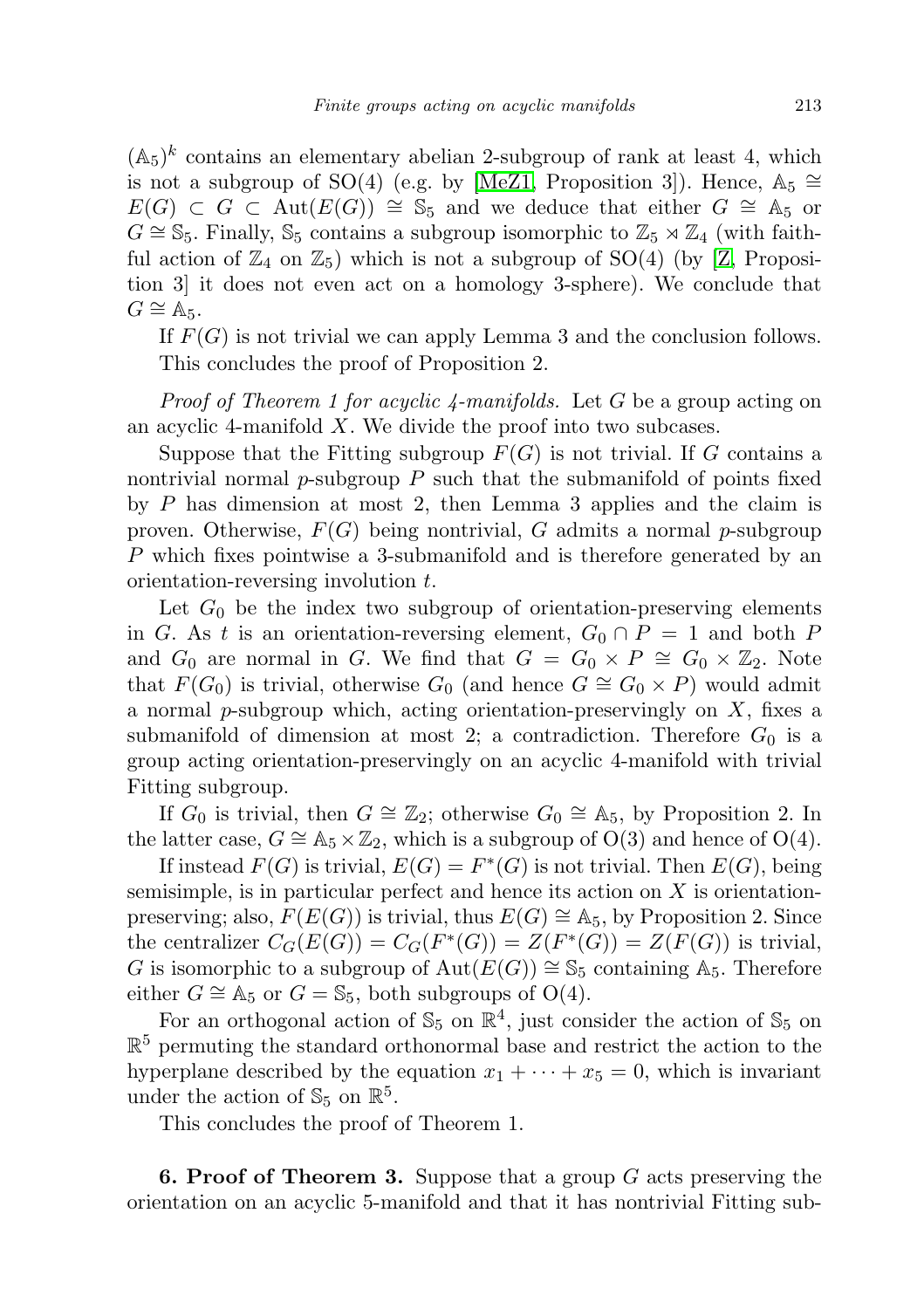group  $F(G)$ . By Lemma 3 either G has a global fixed point and is a subgroup of  $SO(5)$ , or  $F(G)$  is a direct product of cyclic groups of coprime orders fixing 3-manifolds. In the latter case, in particular,  $F(G)$  is cyclic.

This implies that if an abelian (or even nilpotent) group acts orientationpreservingly and with no global fixed point on an acyclic 5-manifold, it is cyclic. As for cyclic groups which are not  $p$ -groups, it is still an open question whether or not they can act with no global fixed points, depending on how many primes divide their order (see [HKMS]). Note that if the acyclic manifold is homeomorphic to a closed disk, this is not possible, by Brouwer's Theorem.

PROPOSITION 3. Suppose that  $G$  is a (nontrivial) semisimple group acting on an acyclic 5-manifold. Then G is isomorphic to one of the following groups:

$$
\mathbb{A}_5, \quad \mathbb{A}_6, \quad \mathbb{A}_5^*, \quad \mathbb{A}_5^* \times_{\mathbb{Z}_2} \mathbb{A}_5^*.
$$

In particular, a semisimple group can act on an acyclic 5-manifold if and only if it is a subgroup of  $SO(5)$ .

Proof. Since G is perfect and nonabelian the action is orientation-preserving. By Theorem 2, the quasisimple components of  $G$  are isomorphic to  $\mathbb{A}_5$ ,  $\mathbb{A}_6$  or  $\mathbb{A}_5^*$ . Since by Lemma 4 the sectional 2-rank of G is at most four, G is the central product of at most two of these quasisimple groups, so it remains to analyze the case of groups with two quasisimple components. Suppose first that  $G = Q_1 \times Q_2$ , where  $Q_1$  is isomorphic to either  $\mathbb{A}_5$  or  $\mathbb{A}_6$ . In this case G has a subgroup isomorphic to  $\mathbb{A}_4 \times Q_2$ . The subgroup  $\mathbb{A}_4 \times Q_2$ contains a normal elementary 2-group of rank two; by Lemma 3 the group  $\mathbb{A}_4 \times Q_2$  would be a subgroup of SO(5), which is not the case (e.g. by [\[MeZ4\]](#page-14-2)).

Next, the group  $\mathbb{A}_5^* \times \mathbb{A}_5^*$  has a normal elementary 2-subgroup of rank two and again is not a subgroup of SO(5). So the only remaining semisimple group with two components is  $\mathbb{A}_5^* \times_{\mathbb{Z}_2} \mathbb{A}_5^*$ .

This finishes the proof of Proposition 3.

Proof of Theorem 3. By Lemma 3 we can suppose that either the Fitting subgroup  $F(G)$  is trivial, or  $F(G)$  is cyclic and the fixed point set of each p-subgroup of  $F(G)$  is a 3-dimensional manifold (since otherwise G is a subgroup of  $SO(5)$  and we are done). In the latter case each p-subgroup of  $F(G)$  acts as a rotation group around its 3-dimensional fixed point set. Each element of G acts by conjugation on each p-subgroup of  $F(G)$ ; this action may be either trivial or dihedral since a rotation of minimal angle around the fixed point set is conjugate to a rotation of minimal angle. In any case the square of each element of G acts by conjugation trivially on  $F(G)$ .

Suppose first that  $E(G)$  is trivial. Then  $F(G)$  coincides with the generalized Fitting subgroup  $F^*(G)$  of G (the product of the Fitting subgroup  $F(G)$ )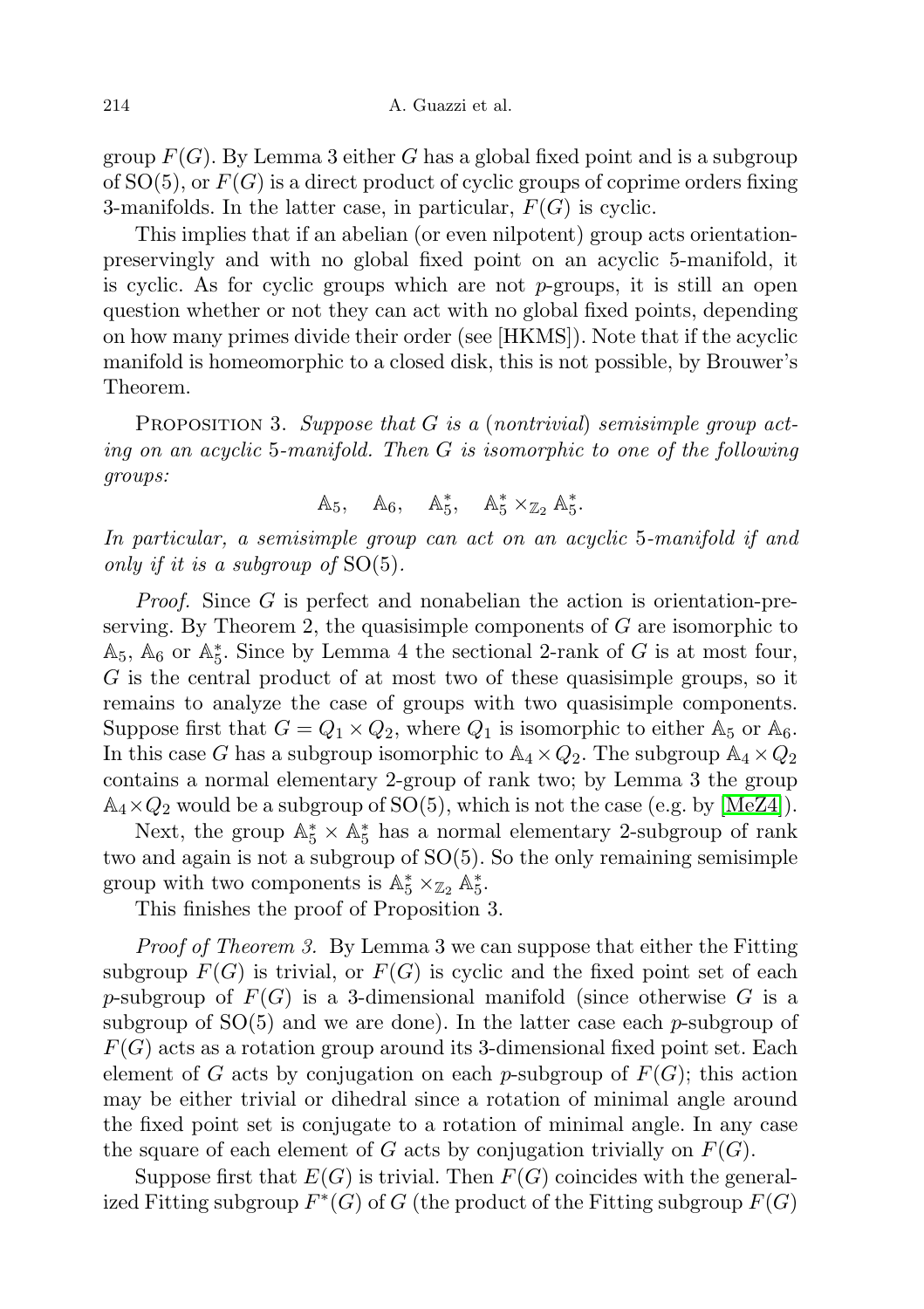and the maximal normal semisimple subgroup  $E(G)$ , and  $F^*(G) = F(G)$ contains its centralizer in  $G$  ([\[Su2,](#page-14-4) Theorem 6.6.11, p. 452]). By the preceding paragraph, this implies that each element in  $G/F(G)$  has order at most two, so  $G/F(G)$  is an elementary abelian 2-group, of rank at most four by Lemma 4.

Suppose now that  $E(G)$  is nontrivial, and hence isomorphic to one of the groups in Proposition 3. By [\[Su2,](#page-14-4) Theorem 6.6.11, p. 452], the factor group of G by the center of  $F(G)$  is isomorphic to a subgroup of the automorphism group  $Aut(F^*(G))$  of the generalized Fitting subgroup. In our situation,  $F(G)$  is cyclic and hence  $G/F(G)$  is isomorphic to a subgroup of Aut $(F^*(G))$ , which in turn is isomorphic to a subgroup of Aut $(F(G)) \times$  $Aut(E(G))$  (since  $F(G)$  and  $E(G)$  are characteristic in G).

If  $E(G)$  is isomorphic to  $\mathbb{A}_5$  or  $\mathbb{A}_5^*$ , the outer automorphism of  $E(G)$ has order two; if  $E(G)$  is isomorphic to  $\mathbb{A}_6$ , the outer automorphism group is elementary abelian of order four (see [Co]). We have supposed that the square of each element in G acts trivially on  $F(G)$  and, if  $E(G)$  has only one component, such a square acts as an inner automorphism on  $E(G)$ ; this implies easily that the square of each element in G is contained in  $F^*(G)$ , and hence the factor group  $G/F^*(G)$  is an elementary abelian 2-group, of rank at most four.

Suppose that  $E(G)$  is isomorphic to  $\mathbb{A}_5^* \times_{\mathbb{Z}_2} \mathbb{A}_5^*$ . Then the center  $\mathbb{Z}_2$  of  $E(G)$  is normal in G. By Lemma 3, we can assume that the fixed point set of this normal subgroup  $\mathbb{Z}_2$  has dimension three and hence, by Smith theory, is a  $\mathbb{Z}_2$ -acyclic 3-manifold M. The factor group  $E(G)/\mathbb{Z}_2$  is isomorphic to  $\mathbb{A}_5 \times \mathbb{A}_5$  and admits a faithful, orientation-preserving action on M. Now  $\mathbb{A}_5 \times \mathbb{A}_5$  has a subgroup  $(\mathbb{Z}_2)^2 \times (\mathbb{Z}_2)^2 = (\mathbb{Z}_2)^4$ ; however, again by Smith theory, the group  $(\mathbb{Z}_2)^4$  does not admit a faithful, orientation-preserving action on a  $\mathbb{Z}_2$ -homology 3-sphere. So, if  $E(G) \cong \mathbb{A}_5^* \times_{\mathbb{Z}_2} \mathbb{A}_5^*$ , we have shown that G is a subgroup of  $SO(5)$ .

This finishes the proof of Theorem 3.

**7. The Milnor groups**  $Q(8a, b, c)$ . It is observed in [Mn] that the groups  $Q(8a, b, c)$  have periodic cohomology of period four but do not admit faithful, linear, free actions on  $S<sup>3</sup>$  (in fact, they are not isomorphic to subgroups of  $O(4)$ . We will assume in the following that  $a > b > c \ge 1$ are odd coprime integers. Then  $Q(8a, b, c)$  is a semidirect product  $\mathbb{Z}_{abc} \rtimes Q_8$ of a normal cyclic subgroup  $\mathbb{Z}_a \times \mathbb{Z}_b \times \mathbb{Z}_c \cong \mathbb{Z}_{abc}$  by the quaternion group  $Q_8 = {\pm 1, \pm i, \pm j, \pm k}$  of order eight, where i, j and k act trivially on  $\mathbb{Z}_a, \mathbb{Z}_b$  and  $\mathbb{Z}_c$ , respectively, and in a dihedral way on the other two. Note that  $Q(8a, b, c)$  also has a normal subgroup  $\mathbb{Z}_{2abc}$ , with factor group the elementary abelian 2-group  $\mathbb{Z}_2^2$ , so it is one of the groups described in Theorem 3.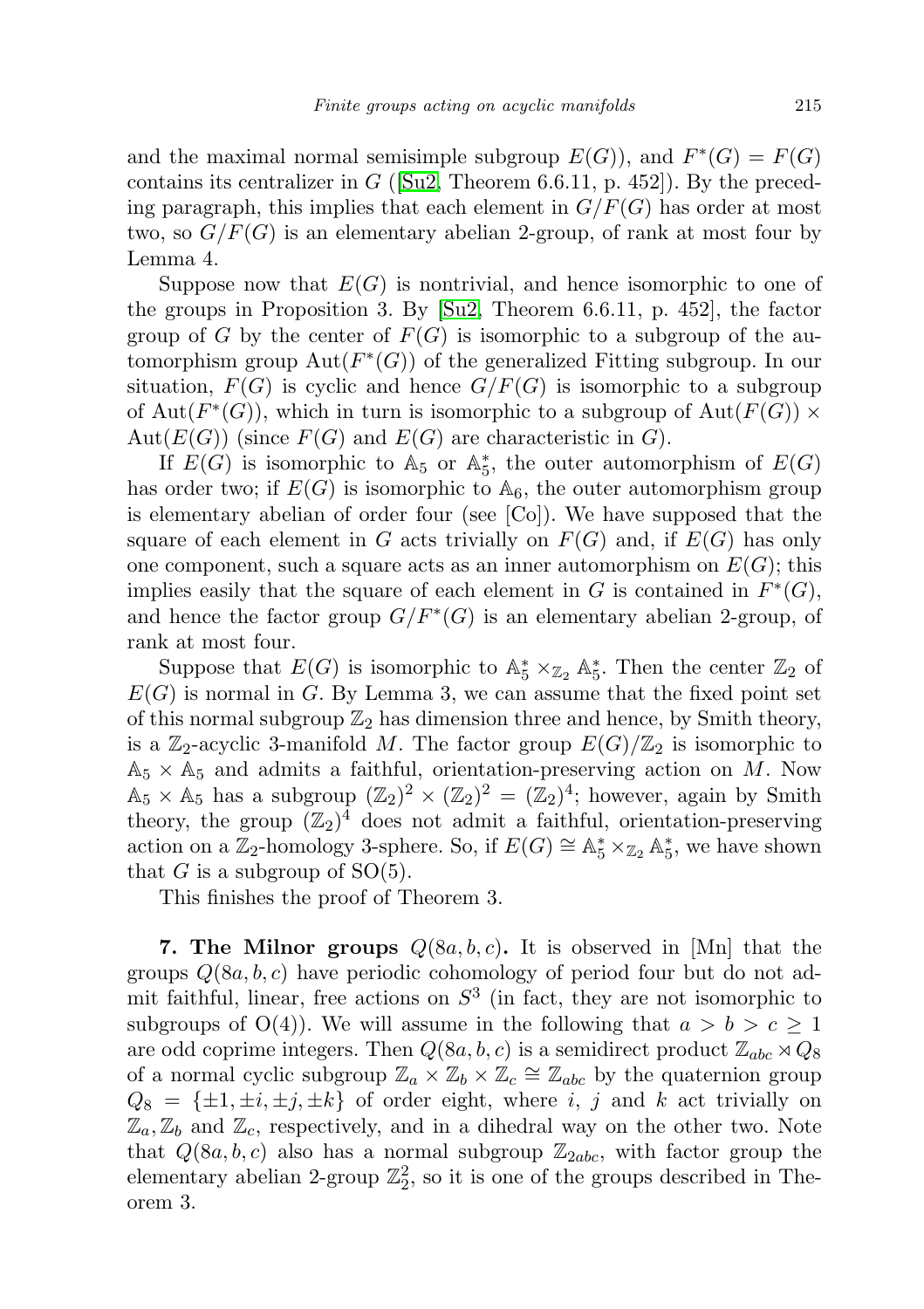It has been shown by Milgram ([\[Mg\]](#page-14-7); see also the comments in [\[Ki,](#page-13-8) p. 173, Update A to Problem 3.37) that some of the groups  $Q(8a, b, c)$ admit a faithful, free action on a homology 3-sphere; let Q be one of these groups which admits such an action on a homology 3-sphere  $M$ . By the double suspension theorem (see e.g. [Ca]), the double suspension  $M * S<sup>1</sup>$  of M (the join of M with the 1-sphere) is homeomorphic to  $S^5$ . Letting Q act trivially on  $S^1$ , the actions of Q on M and  $S^1$  induce a faithful, continuous, orientation-preserving action of  $Q$  on  $S^5$  with fixed point set  $S^1$ , and hence also on  $\mathbb{R}^5$  (the complement of a fixed point). Now it is not difficult to show that none of the groups  $Q(8a, b, c)$  is isomorphic to a subgroup of SO(5). At present, we do not know if some Milnor group  $Q(8a, b, c)$  admits a faithful, smooth, orientation-preserving action on an acyclic 5-manifold.

NOTE. The referee provided two additional references ([BKS] and [KS]) on related work; in particular [KS] considers and completes the geometrization of finite group actions on Euclidean space  $\mathbb{R}^3$ .

## References

<span id="page-13-8"></span><span id="page-13-7"></span><span id="page-13-6"></span><span id="page-13-5"></span><span id="page-13-4"></span><span id="page-13-3"></span><span id="page-13-2"></span><span id="page-13-1"></span><span id="page-13-0"></span>[B] G. Bredon, Introduction to Compact Transformation Groups, Academic Press, New York, 1972. [\[BKS\]](http://dx.doi.org/10.1007/BF01233442) N. P. Buchdahl, S. Kwasik and R. Schultz, One fixed point actions on lowdimensional spheres, Invent. Math. 102 (1990), 633-662. [\[Ca\]](http://dx.doi.org/10.1090/S0002-9904-1978-14527-3) J. W. Cannon, The recognition problem: what is a topological manifold, Bull. Amer. Math. Soc. 84 (1978), 832–866. [Co] J. H. Conway, R. T. Curtis, S. P. Norton, R. A. Parker and R. A. Wilson, Atlas of Finite Groups, Oxford Univ. Press, 1985. [DV] P. Du Val, Homographies, Quaternions and Rotations, Oxford Math. Monographs, Oxford Univ. Press, 1964. [E] A. L. Edmonds, A survey of group actions on 4-manifolds, arXiv:0907.0454. [G1] D. Gorenstein, The Classification of Finite Simple Groups, Plenum Press, New York, 1983. [G2] —, Finite Simple Groups: An Introduction to Their Classification, Plenum Press, New York, 1982. [GL] D. Gorenstein and R. Lyons, The local structure of finite groups of characteristic 2 type, Mem. Amer. Math. Soc. 42 (1983), no. 276, 731 pp. [HKMS] R. Haynes, S. Kwasik, J. Mast and R. Schultz, *Periodic maps on*  $\mathbb{R}^7$  without fixed points, Math. Proc. Cambridge Philos. Soc. 132 (2002), 131–136. [Ki] R. Kirby, Problems in low-dimensional topology, in: Geometric Topology, W. H. Kazez (ed.), AMS/IP Stud. Adv. Math. 2, Part 2, 1997, 35–358. [\[KS\]](http://dx.doi.org/10.1007/BF02100611) S. Kwasik and R. Schultz, *Icosahedral group actions on*  $\mathbb{R}^3$ , Invent. Math. 108 (1992), 385–402. [\[MeZ1\]](http://dx.doi.org/10.1007/s00209-004-0672-x) M. Mecchia and B. Zimmermann, On finite groups acting on  $\mathbb{Z}_2$ -homology 3spheres, Math. Z. 248 (2004), 675–693.  $[MeZ2] \quad -, [MeZ2] \quad -,-$ , On finite simple groups acting on integer and mod 2 homology 3-spheres, J. Algebra 298 (2006), 460–467.